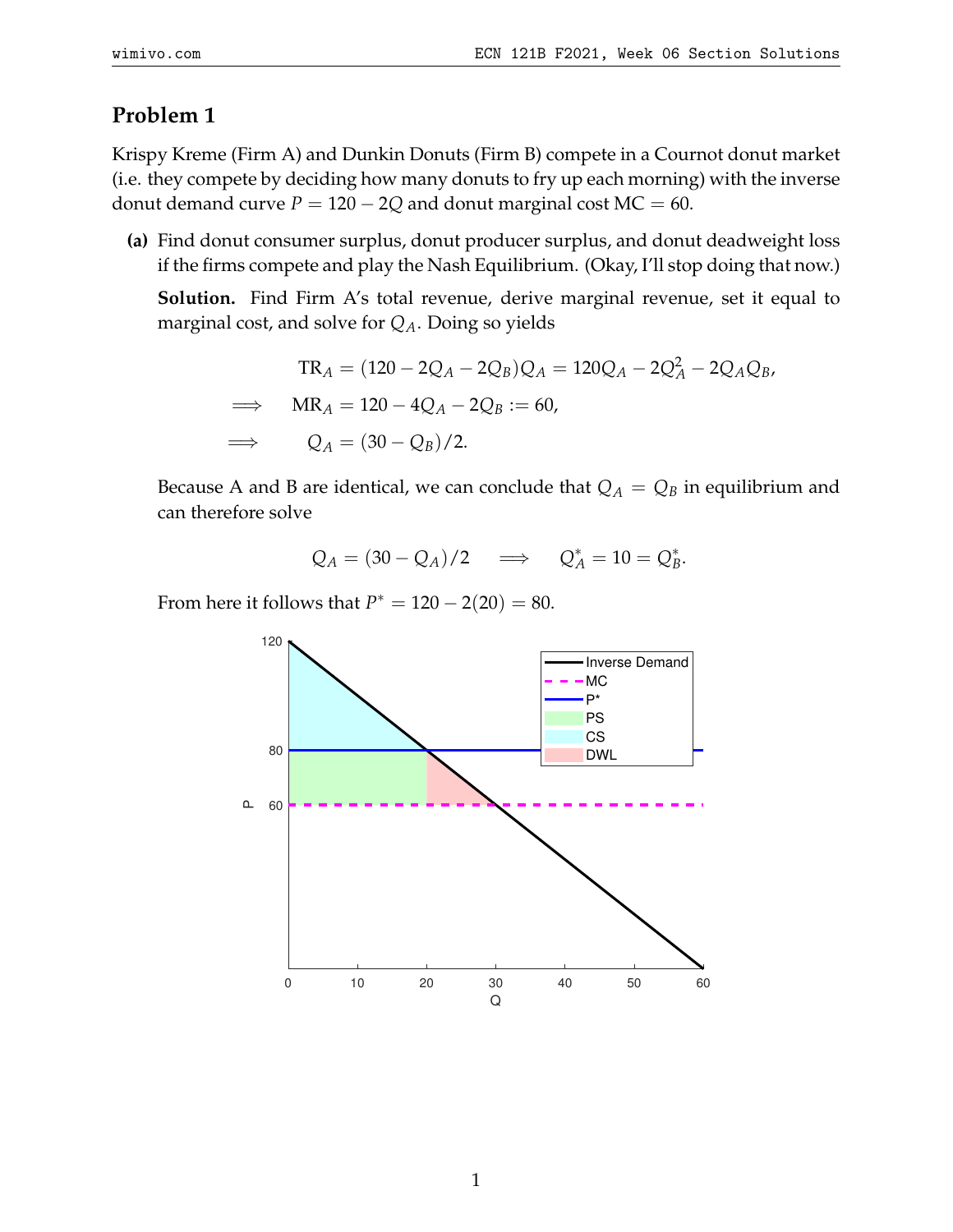The graph helps in calculating the components of welfare, namely,

$$
CS = 0.5(120 - 80)20 = 400,
$$
  
\n
$$
PS = (80 - 60)20 = 400,
$$
  
\n
$$
TW = CS + PS = 800,
$$
  
\n
$$
DWL = 0.5(80 - 60)(30 - 20) = 100.
$$

**(b)** Suppose the two firms propose to merge and they are no other competitors or entrants in the industry. What would be the pre- and post-merger Hirschman-Herfindahl indices in the industry?

**Solution.** The definition of the HHI is

$$
HHI \equiv 10000 \sum_{i=1}^{N} (market share)_i^2,
$$

where there are *N* total firms indexed from  $i = 1, \dots, N$ .

The  $N = 2$  firms are totally identical, and therefore will have the exact same market share of 0.50. The HHI before the merger is

HHI(pre-merger) = 
$$
10000(0.5^2 + 0.5^2) = 5000
$$
.

(In general if you have *N* equally-sized firms, then HHI = 10000/*N*.)

After the merger there is only one firm which has a market share of 1, giving

 $HHI(post-merger) = 10000(1^2) = 10000.$ 

**(c)** Find consumer surplus, producer surplus, and deadweight loss after the firms merge. **Solution.** If the firms merge, then they act like a monopoly. Its total revenue is

$$
TR = (120 - 2Q)Q = 120Q - 2Q^2 \implies MR = 120 - 4Q := 60
$$
  

$$
\implies Q^* = 15, P^* = 90.
$$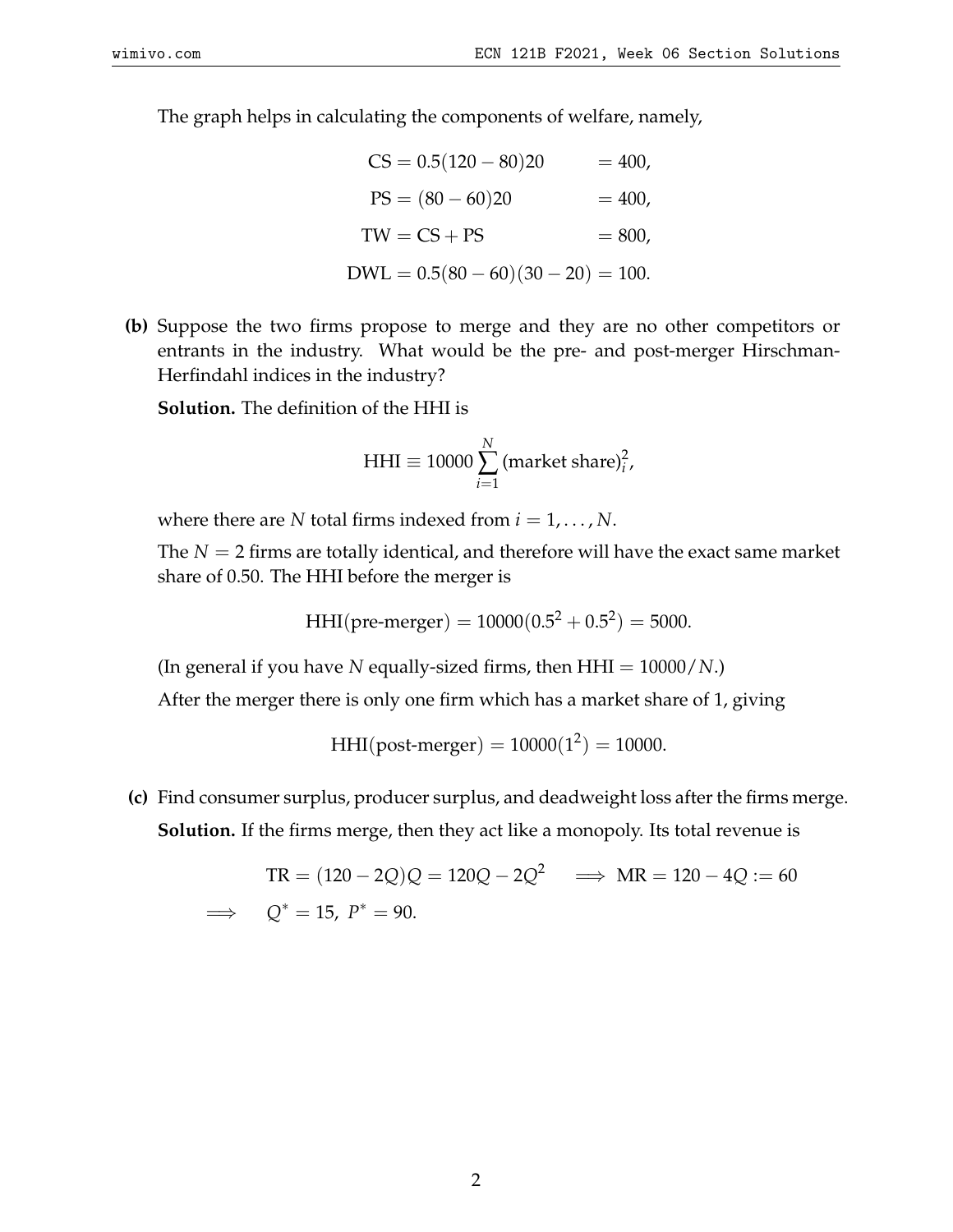

Again with the aid of the graph, we have

$$
CS = 0.5(120 - 90)15 = 225,
$$
  
\n
$$
PS = (90 - 60)15 = 450,
$$
  
\n
$$
TW = CS + PS = 675,
$$
  
\n
$$
DWL = 0.5(90 - 60)(30 - 15) = 225.
$$

As expected, the merger increases producer surplus; but consumer surplus falls and deadweight loss increases, implying lower total welfare.

**(d)** By how much would marginal costs need to fall in part (c) to leave consumer surplus unchanged from part (a)? What would producer surplus and deadweight loss be?

**Solution.** The conceptual insight needed here is to recognize that consumer surplus will be unchanged if price and quantity are unchanged. That is, we want  $Q^* = 20$ after the merger, just as in part (a).

The condition that determines  $Q^*$  is MR = MC. We already derived MR =  $120 -$ 4Q, and it follows that MR =  $120 - 4(20) = 40$  when  $Q^* = 20$ . The condition  $MR = MC$  therefore implies that  $MC = 40$ .

To conclude: if the firms merge and their marginal cost falls down to  $MC = 40$  as a result of the merger, then consumers will be just as well off as they were before the merger because  $Q^* = 20$  and  $P^* = 80$ , just as in part (a).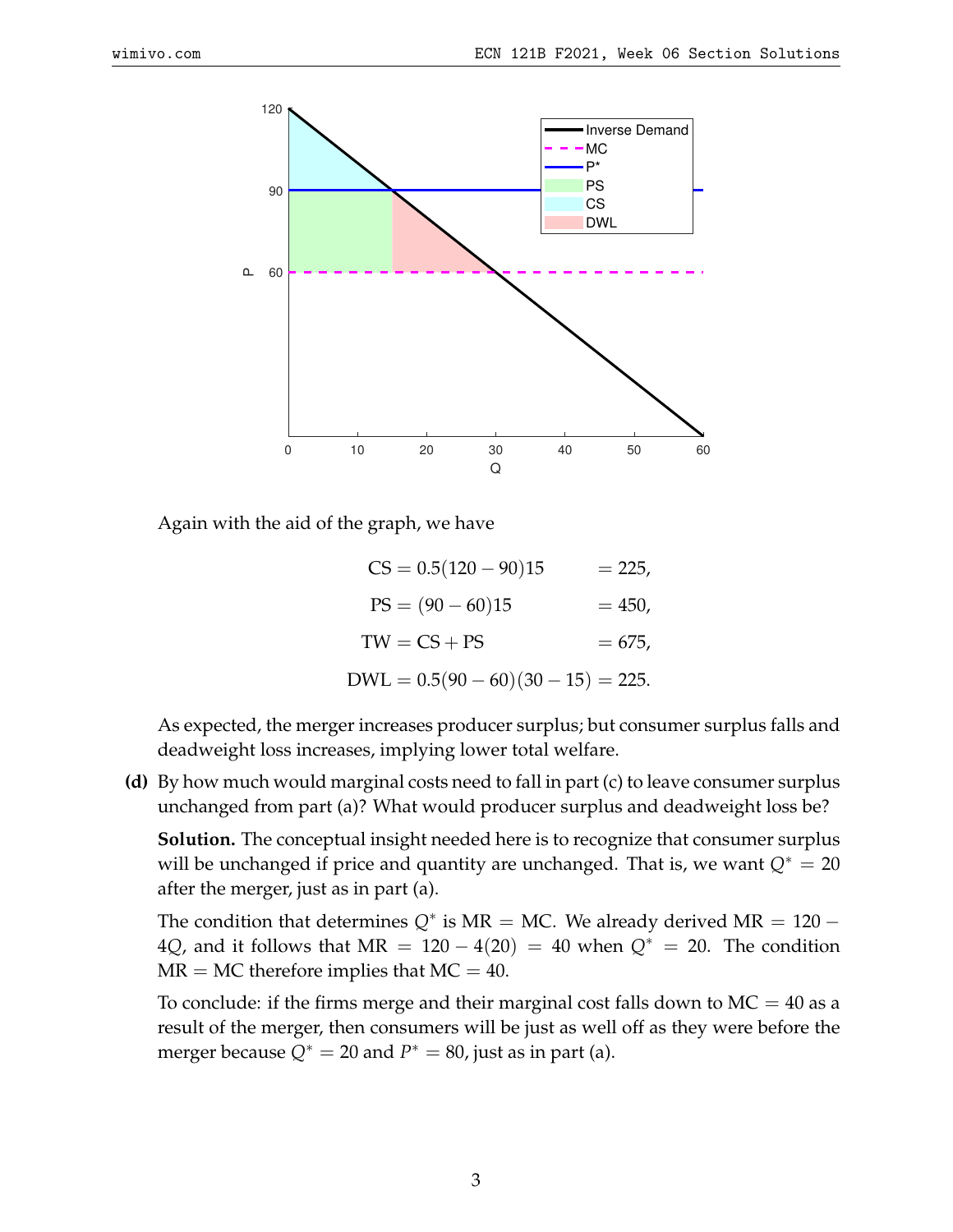

Again with the aid of the graph, we have

$$
CS = 0.5(120 - 80)20 = 400,
$$
  
\n
$$
PS = (80 - 40)20 = 800,
$$
  
\n
$$
TW = CS + PS = 1200,
$$
  
\n
$$
DWL = 0.5(80 - 40)(40 - 20) = 400.
$$

As intended, consumer surplus is the same as in part (a), and producer surplus has also increased, illustrating an increase in total welfare. Note that since no one has been made worse off, but at least one agent has been made better off, this merger qualifies as a *Pareto improvement*. Deadweight loss is also larger, but that's not necessarily a bad thing in light of the fact that we had a Pareto improvement.

**(e)** By how much would marginal costs need to fall in part (c) in order to leave total welfare unchanged?

**Solution.** To answer this, we need to write general expressions for each component of welfare as a function of marginal cost. For some price *P*, some quantity *Q*, and some marginal cost MC, we can write each component as

$$
CS = 0.5(120 - P)Q,
$$
  
PS =  $(P - MC)Q$ .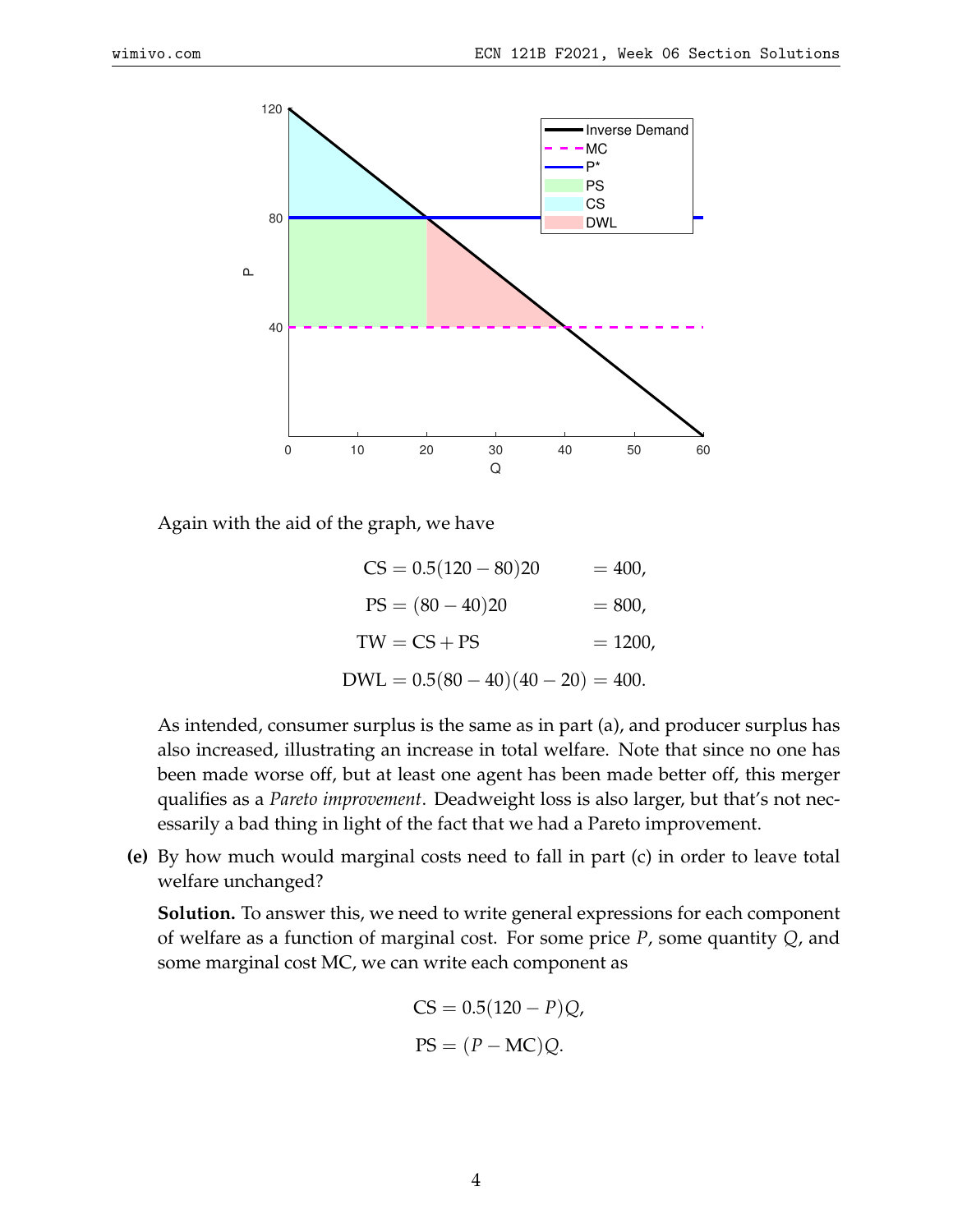Let's plug inverse demand  $P = 120 - 2Q$  into CS and PS to get

$$
CS = 0.5(120 - [120 - 2Q])Q = Q2,
$$
  
PS = (120 - 2Q - MC)Q = (120 - MC)Q - 2Q<sup>2</sup>.

Sum the two and you get total welfare of TW =  $(120-\text{MC})Q - Q^2$ .

Problem is, we have one equation here with two unknowns. But hey, we know that profit maximization requires MR = MC, or rather, 120 − 4*Q* = MC, which inverted gives  $Q = (120 - MC)/4$ . Now plug this expression for  $Q$  into the preceding equation for TW to get

$$
TW = \frac{(120 - MC)^2}{4} - \frac{(120 - MC)^2}{16} = \frac{3(120 - MC)^2}{16}.
$$

There, we've written total welfare as a function of marginal cost. Notice that it has the shape of a parabola with a vertex at  $MC = 120$ . On the economically meaningful region of the parabola (i.e.  $MC \leq 120$ ), it is downward sloping. The idea is that when marginal cost is lower, total welfare is higher; and vice versa.

Total welfare is 800 in part (a), so we need to solve

$$
\frac{3(120 - \text{MC})^2}{16} = 800 \quad \implies \quad (120 - \text{MC})^2 = 4266.67.
$$

Take the square root and solve for  $MC = 120 -$ √  $4266.67 = 54.68.$ 

Let's confirm that this all works out. MR = MC is  $120 - 4Q = 54.68$ , which gives *Q*<sup>∗</sup> = 16.33 and *P* <sup>∗</sup> = 87.34, so

$$
CS = 0.5(120 - 87.34)16.33 = 266.67,
$$
  
\n
$$
PS = (87.34 - 54.68)16.33 = 533.33,
$$
  
\n
$$
TW = CS + PS = 800.
$$

Oh hey, total welfare is 800, just as in part (a). If  $MC > 54.68$ , then total welfare is lower than pre-merger total welfare: the efficiency gains of the merger weren't enough to offset the welfare loss from market power. But if  $MC < 54.68$ , then total welfare is higher than pre-merger total welfare: the efficiency gains of the merger were enough to offset the welfare loss from market power.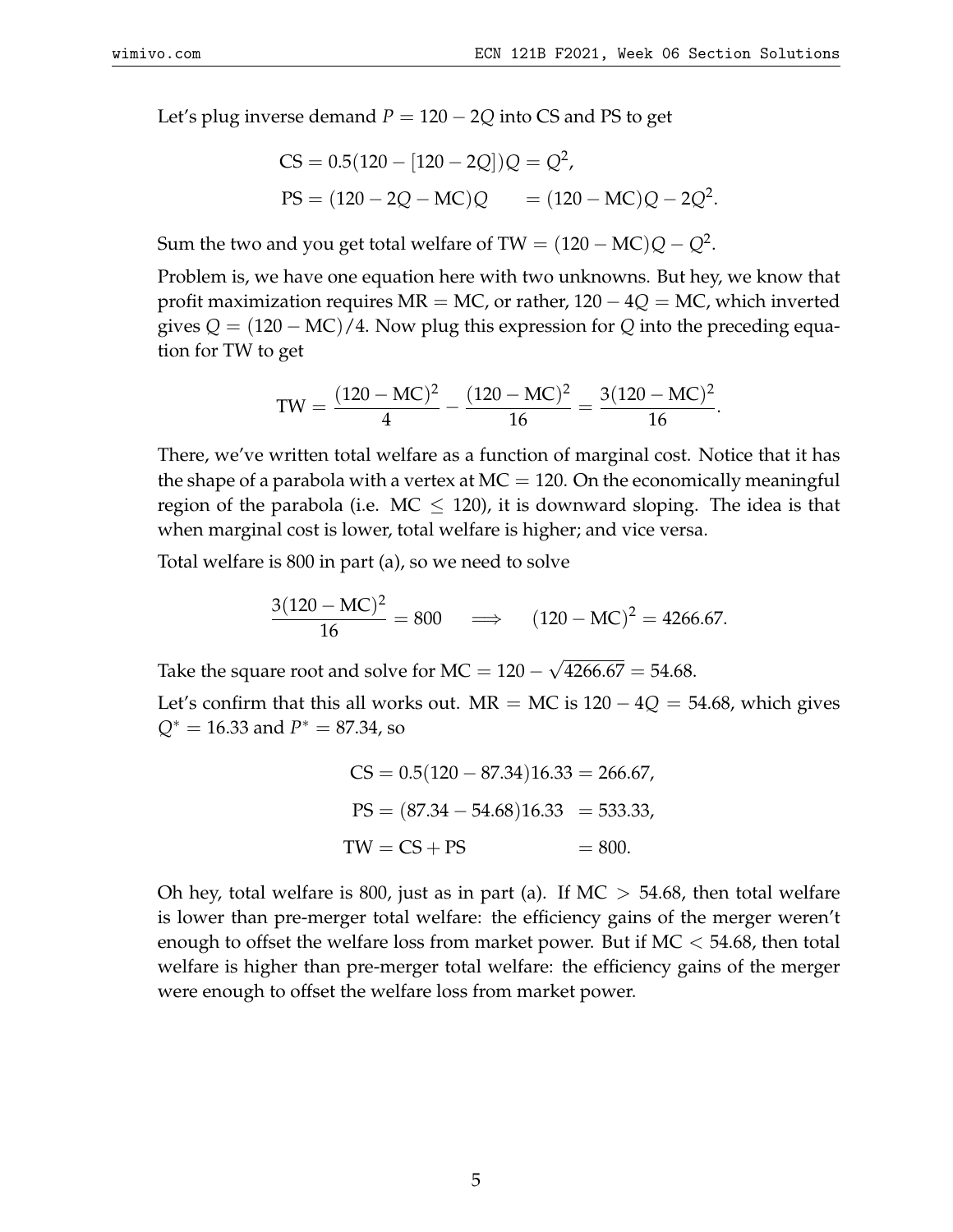

We're done, but just for the sake of completeness, let's do the same thing for consumer surplus. We can write it as

$$
CS = Q^2 = \frac{(120 - MC)^2}{16}.
$$

Again, it's a parabola with a vertex at 120, downward sloping to the left of the vertex. As can be seen below, post-merger consumer welfare increases as long as MC drops below 40, which is the same number we got from part (d). If MC is above 40, then post-merger consumer welfare falls.

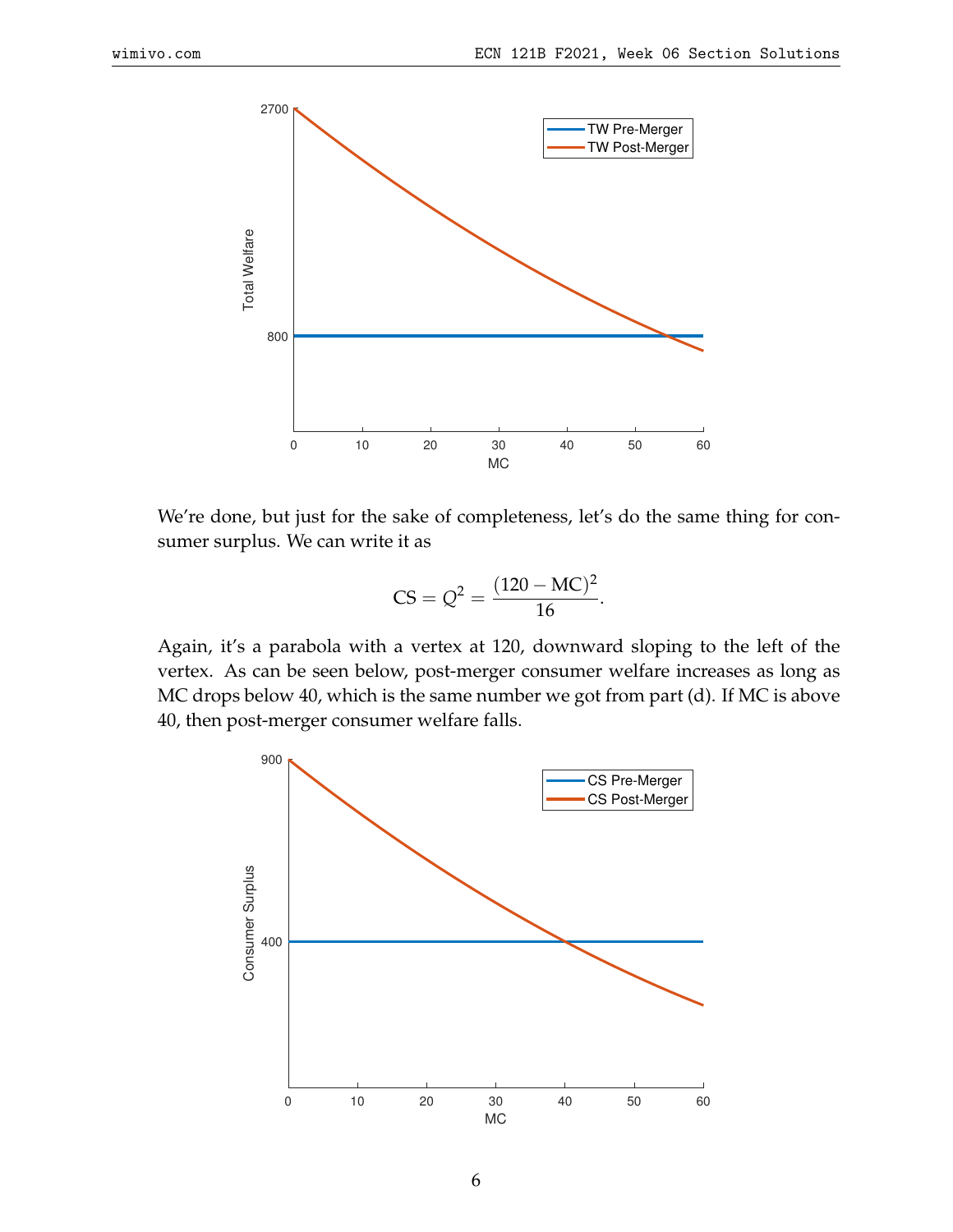Let's conclude. Depending on how much MC falls, we can have

$$
\Delta PS > 0, \ \Delta CS > 0, \ \Delta TW > 0 \quad \text{if} \quad MC < 40,
$$
  

$$
\Delta PS > 0, \ \Delta CS \le 0, \ \Delta TW > 0 \quad \text{if} \quad 40 \le MC < 54.68,
$$
  

$$
\Delta PS > 0, \ \Delta CS < 0, \ \Delta TW \le 0 \quad \text{if} \quad 54.68 \le MC \le 60.
$$

## **Problem 2**

Firm A sells donuts and Firm B sells coffee. Their respective demand functions are

$$
Q_A = 150 - 4P_A - 2P_B,
$$
  

$$
Q_B = 150 - 4P_B - 2P_A.
$$

Each firm has a marginal cost of  $MC = 15$ .

**(a)** Find prices if the firms engage in Bertrand competition. **Solution.** Firm A's profit function is

$$
\Pi_A = P_A Q_A - 15Q_A
$$
  
=  $P_A (150 - 4P_A - 2P_B) - 15(150 - 4P_A - 2P_B)$   
=  $150P_A - 4P_A^2 - 2P_A P_B - 2250 + 60P_A + 30P_B$   
=  $210P_A - 4P_A^2 - 2P_A P_B - 2250 + 30P_B$ .

The derivative with respect to  $P_A$  gives first-order condition  $210 - 8P_A - 2P_B := 0$ . Because the two firms are totally symmetric, we know that  $P_A = P_B$  in equilibrium, so we can solve

$$
210 - 8P_A - 2P_A := 0 \implies P_A^* = 21 = P_B^*.
$$

**(b)** If the firms merge, do you expect the prices to increase or decrease?

**Solution.** The cross-price elasticities are negative, implying that the two goods are complements. Therefore we expect prices to fall after the two firms merge.

Think about it like this. Before the merger, the marginal benefit to Firm A of decreasing *P<sup>A</sup>* is an increase in *QA*. That is, it sells more donuts. Granted, Firm B would also sell more coffee as a result, but Firm A doesn't benefit from that.

But after the merger, the marginal benefit to the firm of decreasing *P<sup>A</sup>* is an increase in both *Q<sup>A</sup>* and *QB*. That is, the merged firm sells more donuts *and* more coffee. The marginal benefit of a decrease in *P<sup>A</sup>* is therefore larger, giving the firm more incentive to decrease  $P_A$ . The same logic holds for a decrease in  $P_B$ .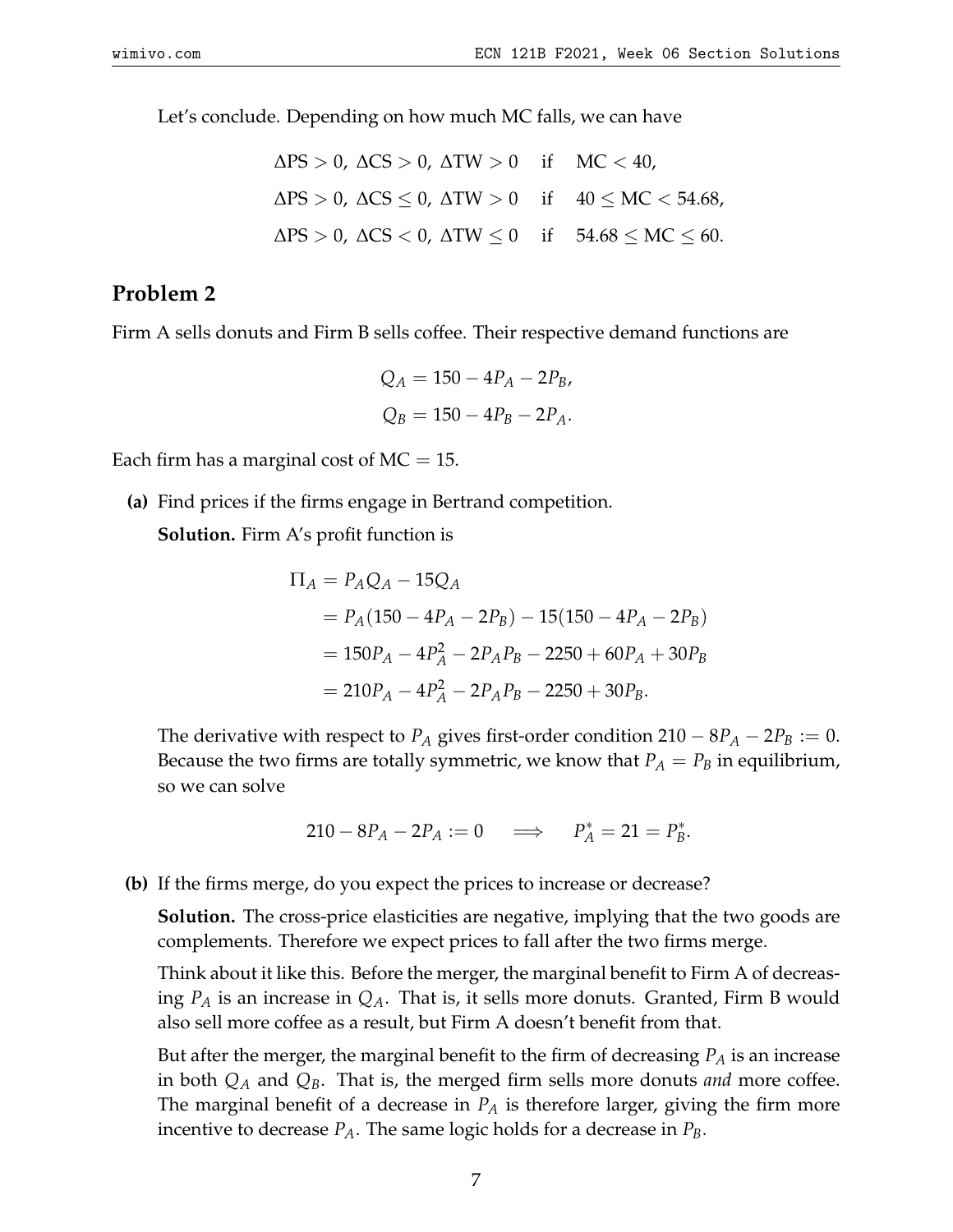**(c)** Find prices if the firms merge.

**Solution.** The profit function of the merged firm is

$$
\Pi = [P_A Q_A - 15Q_A] + [P_B Q_B - 15Q_B]
$$
  
= [210P<sub>A</sub> - 4P<sub>A</sub><sup>2</sup> - 2P<sub>A</sub>P<sub>B</sub> - 2250 + 30P<sub>B</sub>] + [210P<sub>B</sub> - 4P<sub>B</sub><sup>2</sup> - 2P<sub>A</sub>P<sub>B</sub> - 2250 + 30P<sub>A</sub>]  
= 240P<sub>A</sub> + 240P<sub>B</sub> - 4P<sub>A</sub><sup>2</sup> - 4P<sub>B</sub><sup>2</sup> - 4P<sub>A</sub>P<sub>B</sub> - 4500.

The first-order conditions are

$$
\frac{\partial \Pi}{\partial P_A} = 240 - 8P_A - 4P_B := 0,
$$
  

$$
\frac{\partial \Pi}{\partial P_B} = 240 - 8P_B - 4P_A := 0.
$$

Two equations and two unknowns, great. We could solve the system directly, but I'll do the same trick I always do: since the two goods are totally symmetric, we know  $P_A = P_B$  in equilibrium. So I can just take the first equation and write

$$
240 - 8P_A - 4P_A = 0 \quad \Longrightarrow \quad P_A^* = 20 = P_B^*.
$$

Sure enough, the prices of the two complements fell after the firms merged.

## **Problem 3**

True or False?

**(a)** A merger of Krispy Kreme and Dunkin Donuts is an example of a vertical merger.

**False.** Krispy Kreme and Dunkin Donuts are both at the bottom of the supply chain: they sell the final product (donuts) to consumers. Therefore it would be a horizontal merger.

**(b)** A merger of Safeway and DiGiorno Pizza is an example of a vertical merger.

**True.** DiGiorno is at a higher part of the supply chain: they make pizza, but sell to Safeway instead of to consumers; whereas Safeway is at the bottom of the supply chain: they sell the pizza to the consumers. Therefore it is a vertical merger.

**(c)** When determining the relevant product market using a SSNIP test, regulators consider both (i) whether consumers will purchase substitutes instead, and (ii) whether consumers will stop purchasing altogether.

**True.** Fundamentally, a SSNIP test is asking: "by how much must sales decline in order for a five percent price increase to not be a profitable decision?" When consumers are very elastic, it is likely that sales will decline enough to make the